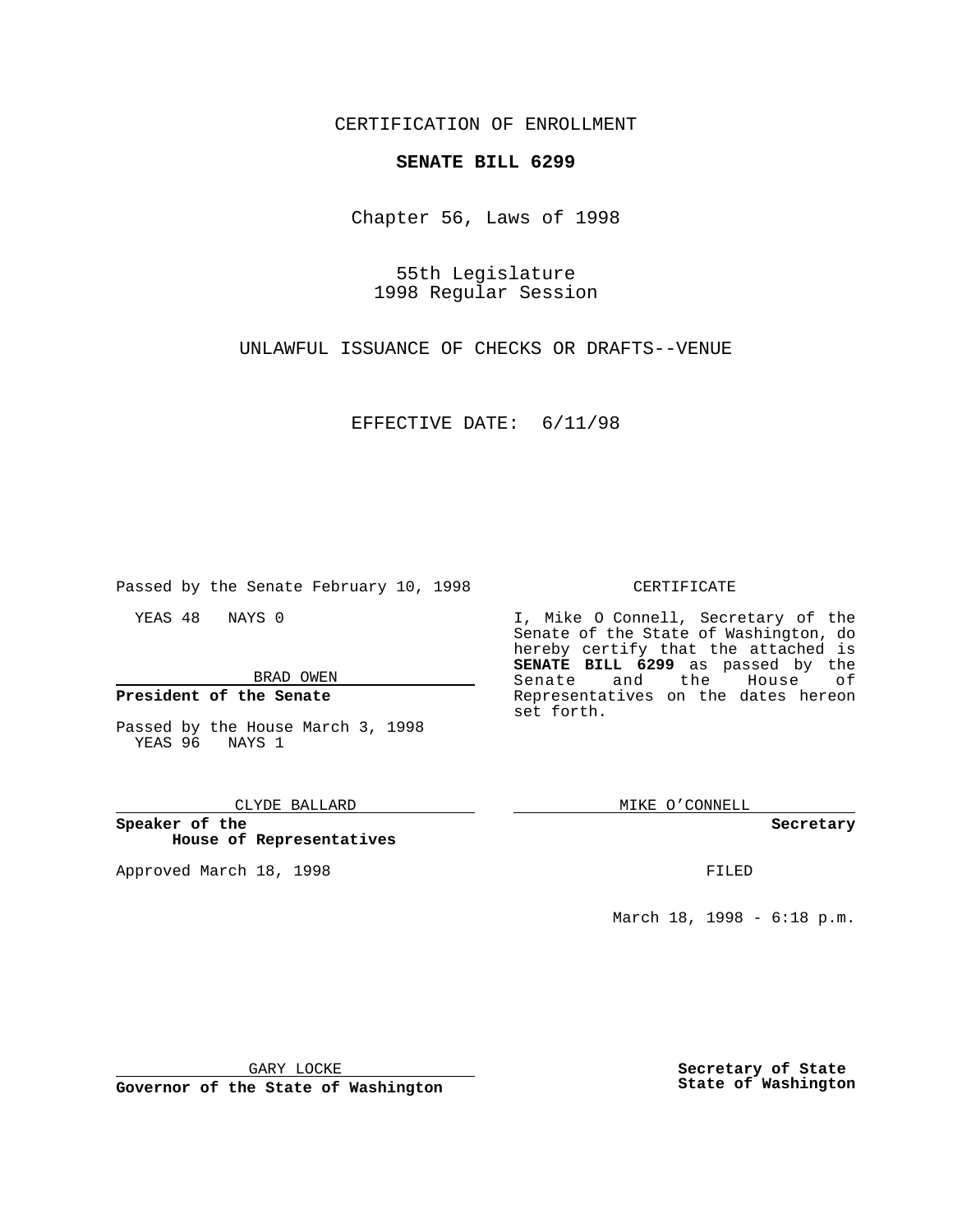# **SENATE BILL 6299** \_\_\_\_\_\_\_\_\_\_\_\_\_\_\_\_\_\_\_\_\_\_\_\_\_\_\_\_\_\_\_\_\_\_\_\_\_\_\_\_\_\_\_\_\_\_\_

\_\_\_\_\_\_\_\_\_\_\_\_\_\_\_\_\_\_\_\_\_\_\_\_\_\_\_\_\_\_\_\_\_\_\_\_\_\_\_\_\_\_\_\_\_\_\_

Passed Legislature - 1998 Regular Session

**State of Washington 55th Legislature 1998 Regular Session By** Senators Johnson and Heavey

Read first time 01/15/98. Referred to Committee on Law & Justice.

1 AN ACT Relating to actions for unlawful issuance of a check or 2 draft; and amending RCW 4.12.025.

3 BE IT ENACTED BY THE LEGISLATURE OF THE STATE OF WASHINGTON:

4 **Sec. 1.** RCW 4.12.025 and 1985 c 68 s 2 are each amended to read as 5 follows:

 (1) An action may be brought in any county in which the defendant resides, or, if there be more than one defendant, where some one of the defendants resides at the time of the commencement of the action. For the purpose of this section, the residence of a corporation defendant shall be deemed to be in any county where the corporation: (a) Transacts business; (b) has an office for the transaction of business; (c) transacted business at the time the cause of action arose; or (d) where any person resides upon whom process may be served upon the corporation.

15 (2) An action upon the unlawful issuance of a check or draft may be 16 brought in any county in which the defendant resides or may be brought 17 in any division of the judicial district in which the check was issued 18 or presented as payment.